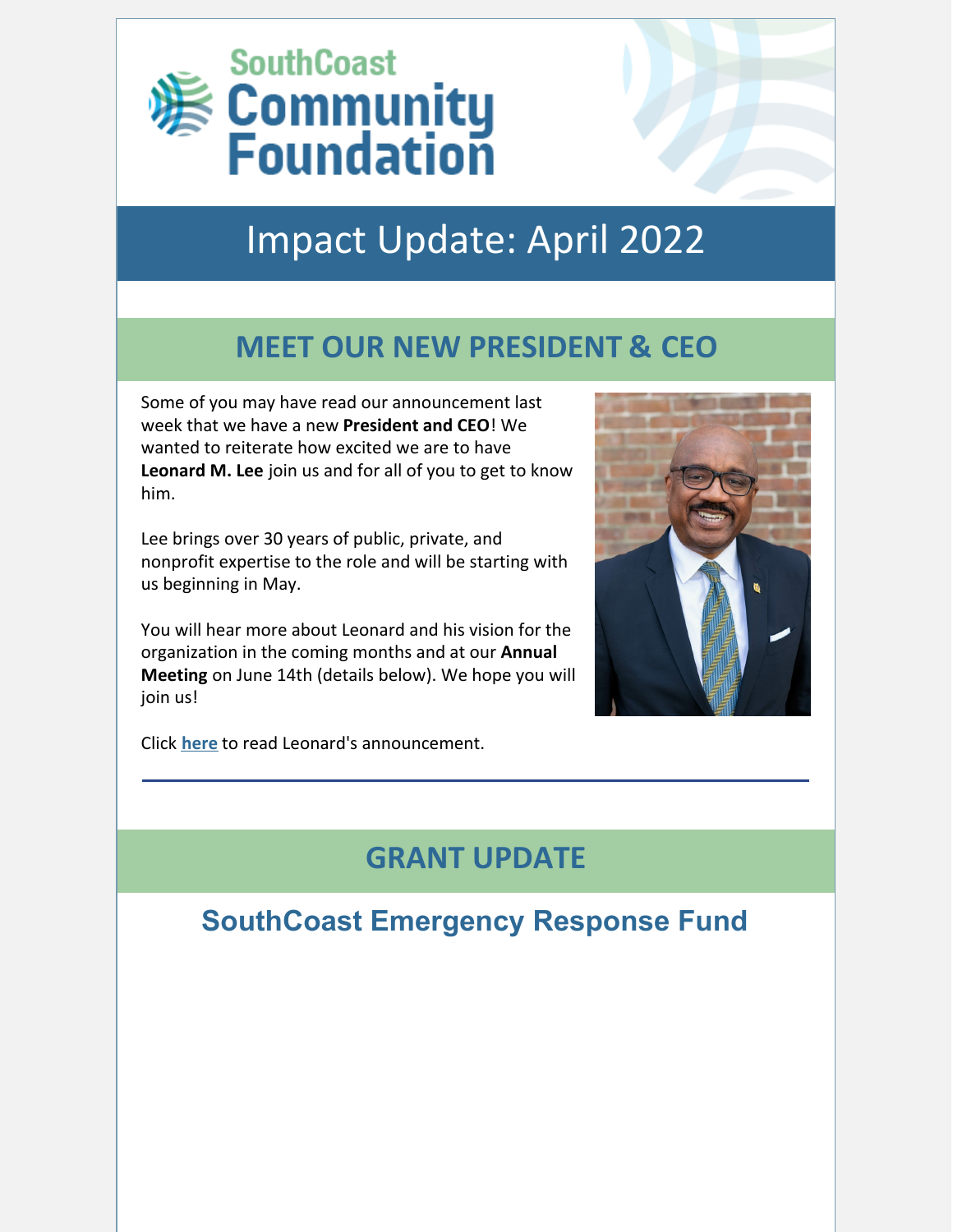

#### **Nonprofits serving Attleboro, Brockton, Fall River, New Bedford, and Taunton Granted \$814,000.**

Eighteen nonprofits serving Attleboro, Brockton, Fall River, New Bedford, and Taunton have been awarded a total of **\$814,000** from the **SouthCoast Emergency Response Fund** to address pressing economic conditions due to the pandemic. This award cycle marks the 14th round of grantmaking and is made possible, in part, with funding from the Massachusetts Executive Office of Housing and Economic Development. To read about the nonprofit grantees, **click [through](https://bit.ly/3N83zRJ)** to our full announcement.

#### **Accepting Applications**

**[Easton](https://www.grantinterface.com/Process/Apply?urlkey=cfsema) Legacy Fund:** For not-for-profit organizations whose initiatives add to the quality of life within Easton or enhance the town. Priority given to projects that support the arts, culture, recreation, and local history. **Deadline: April 15th.**

## **CREATIVE SOUTHCOAST BLOG**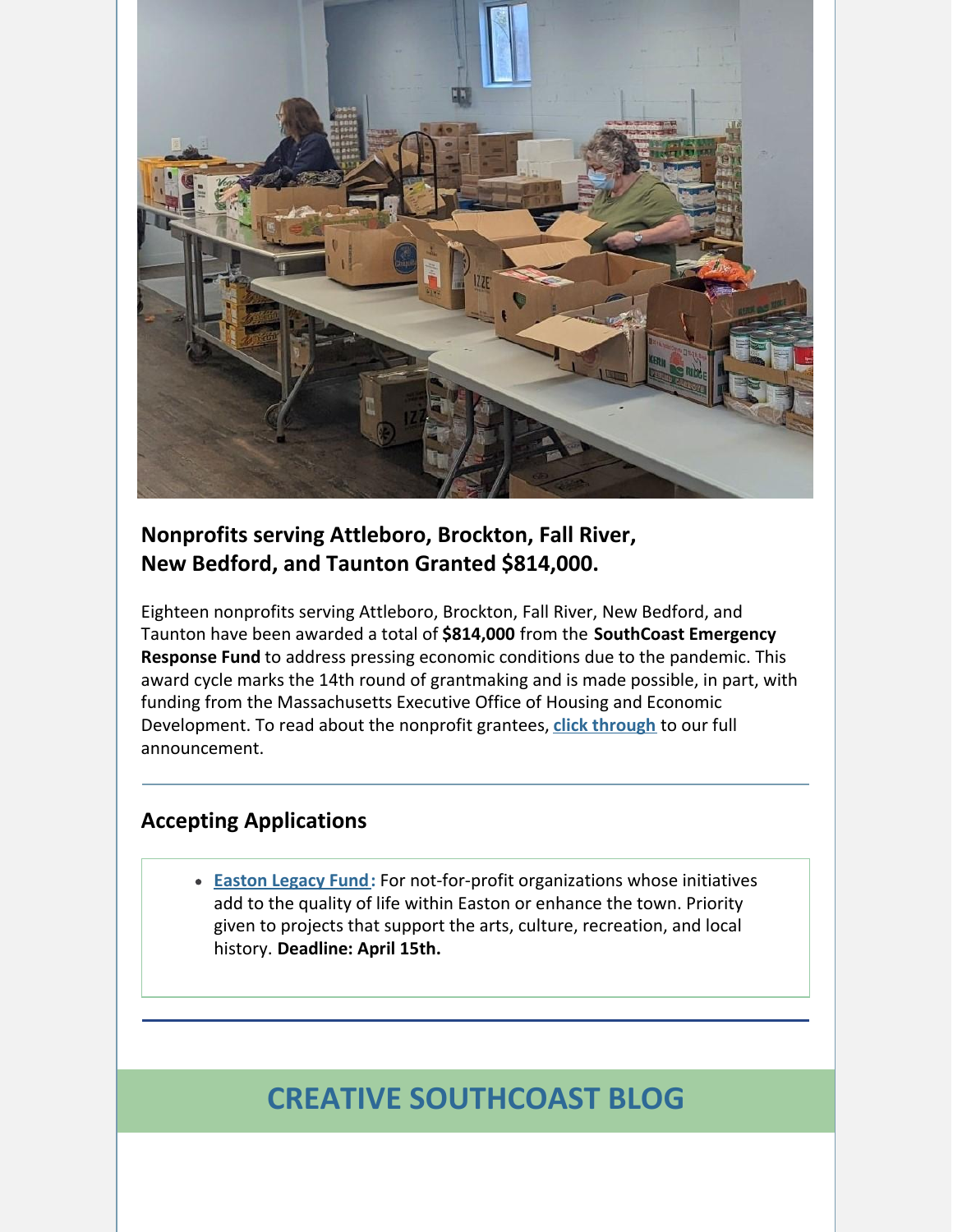

#### **Who is New Bedford Creative?**

Fall River and New Bedford art communities are thriving with engaging art installations, well-appointed museums - both new and old, burgeoning artist communities, and an incredible creative vibe. Our **Creative [SouthCoast](https://southcoastcf.org/learn/strategic-priorities/#arts-culture) Initiative** supports these efforts and works with a host of talented organizations and individuals to continue moving these efforts forward. Two of them are **Fall River Arts and Culture Coalition (FRACC)** and **New Bedford Creative (NB Creative)**. In this month's **[blog](https://bit.ly/3DU7s8l)**, we wanted you to get to know **New Bedford Creative** and **Margo Saulnier**, its Creative Strategist, a little bit better. Stay tuned for our May blog to learn more about FRACC.

## **EVENTS**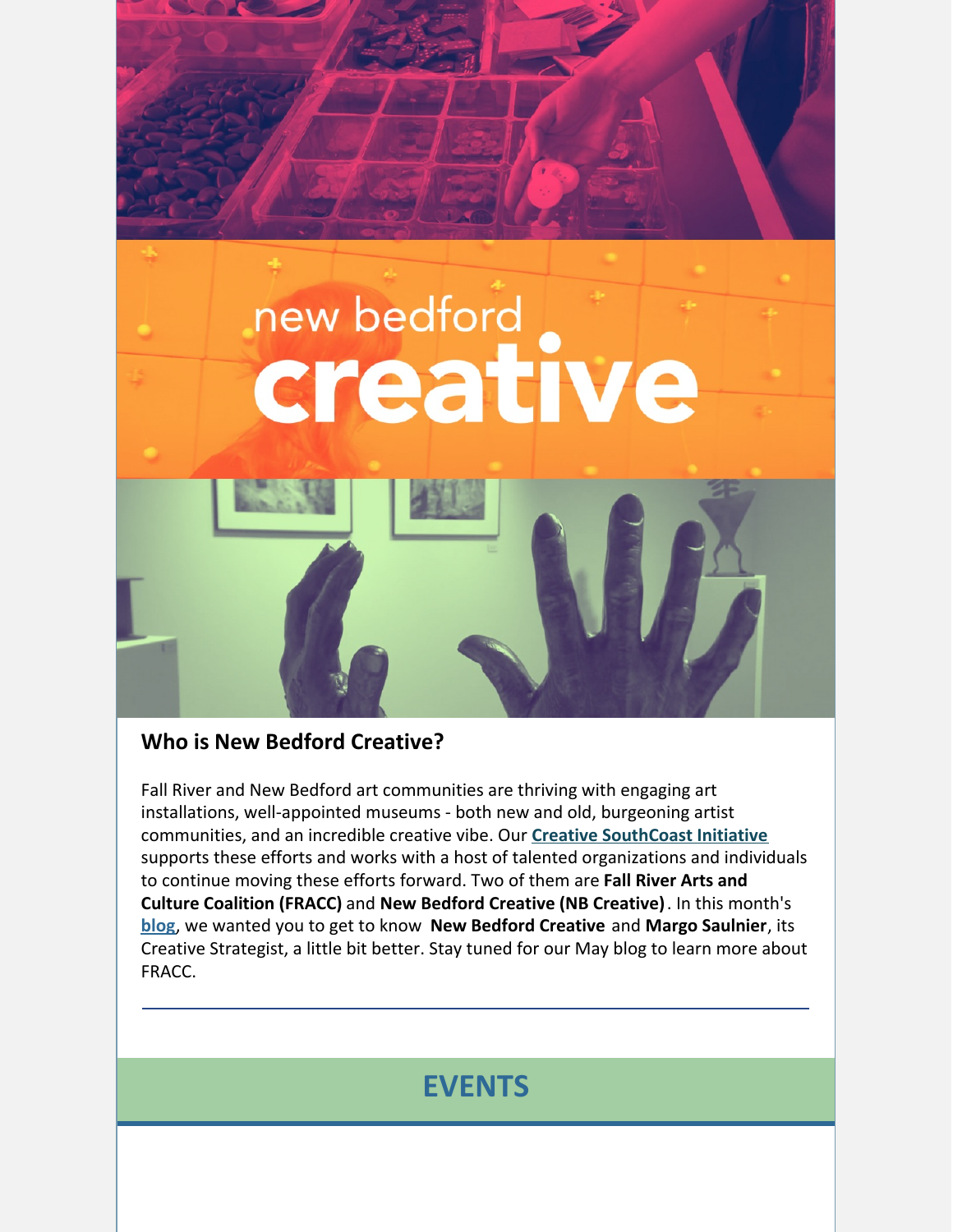#### **SAVE THE DATE**



# 27th ANNUAL MEETING

**IN-PERSON** 

## **TUESDAY, JUNE 14, 2022** 5:30 PM

University of Massachusetts Dartmouth Main Auditorium Reception to follow.

More details to come!



### **VIRTUAL CONVENTION 2022 Institute for Trustees**



#### **LAST CALL TO REGISTER**

#### **April 11 – May 26**

The Community Foundation in collaboration with Essex County Community Foundation, Berkshire Taconic Community Foundation, and Community Foundation of